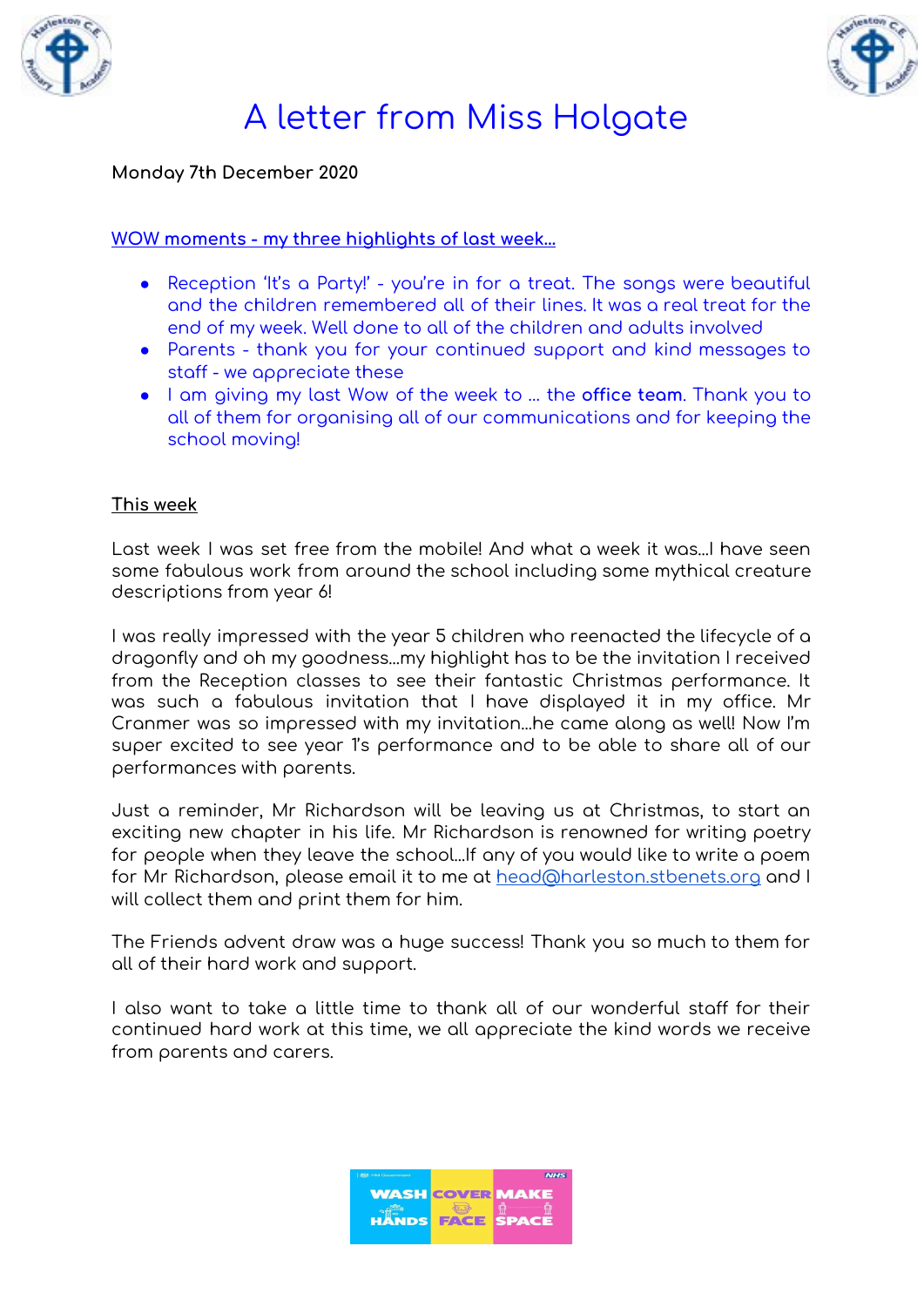



#### **Focus of the week**

This week we have continued to focus on behaviours for learning and have worked together as a Staff to create a 'Harleston Way'. Your child may have told you about this and the competition to create a whole school poster to remind us of these behaviours. We are looking for STAR! Sitting in all lessons...the top three from each class have been sent to me and are currently being voted on.

- **S** sit up straight
- **T** track the speaker
- **A** ask and answer questions
- **R** respect for all
- **!** Interested and excited learners

The top few posters will be professionally printed and displayed around the school for everyone to see. Don't worry if your poster wasn't chosen - they were all so good that we will be displaying them as well.

I have been really impressed with the classes and their STAR! all week.

#### **Prayer for today**

Today's prayer, which I would like to share with you, is about the birth of Jesus and this Christmas time.

**Lord Jesus Christ, your birth at Bethlehem draws us to kneel in wonder at heaven touching earth: accept our heartfelt praise as we worship you, our Saviour and our eternal God. Amen.**

#### **Coming up**

Parents' evenings start on 7th December and are on Monday, Tuesday, Thursday and Friday.

Christingle We will be having two Christingle services for the children this year - they will be outside and socially distanced. These will be on 11th December 2020. Unfortunately, this year we will be unable to invite parents/carers because of our Covid-19 restrictions. We will be sharing pictures and short videos on our Twitter account and on our website.

| 表決 HM Government |                         | <b>NHS</b> |
|------------------|-------------------------|------------|
|                  | <b>WASH COVER MAKE</b>  |            |
|                  | <b>HANDS FACE SPACE</b> |            |
|                  |                         |            |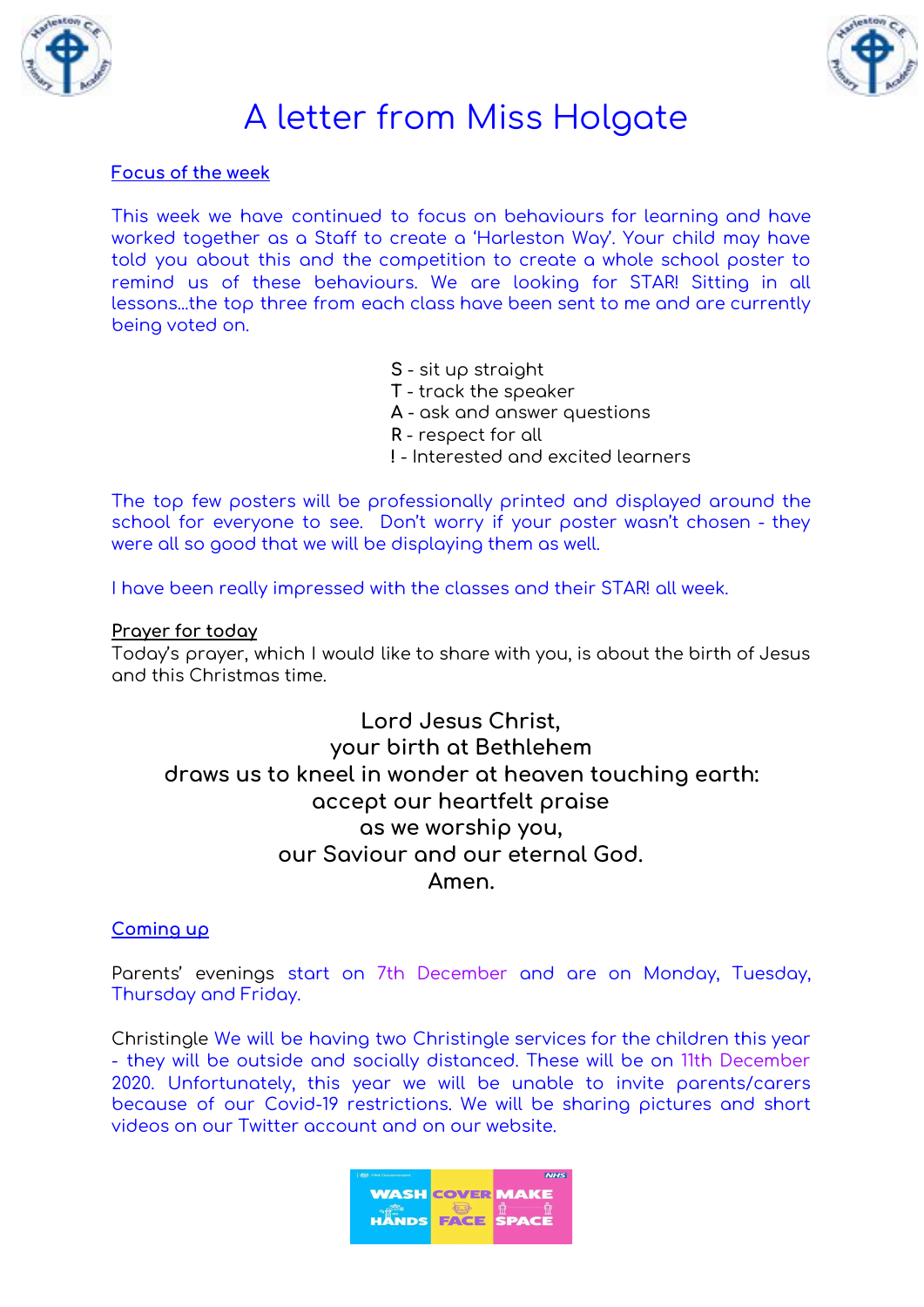



Last day of term The last day of term is Friday 18th December. We will be finishing school between 1pm-1.30pm.

Christmas Cards Christmas cards may be brought into school between 7th - 11th December. The cards will be given to children on the last week of term. This will allow them to be quarantined.

Nativities These will be recorded and added to Tapestry for you to watch. I'm very much looking forward to these - please remember that we do not need costumes this year, but if you would like your child to wear one, they will have to wear it all day at school.

Christmas Lunch Christmas Lunch will be on Wednesday 16th December. All orders should have been received by 12pm today.

Advent Continue to look out for windows being displayed (and on twitter) by each class to celebrate Advent.

#### **Last Day of Term**

As a special treat we have arranged for a PANTO to be shown on the last day of term….oh no we haven't…..but seriously OH YES WE HAVE! We were really lucky to be able to secure a booking for the panto this year and all classes will be able to watch it in their classrooms on the last morning of term. We are hoping that this little bit of Christmas magic will allow our children to start the Christmas holidays feeling happy and very festive.

#### **Field Update**

Thank you for your letters regarding our field - I have responded to everyone I have had a message from. We were expecting the matting to be with us on 30th November, but have been severely let down by our suppliers. The office team and I have been calling different companies to see whether we can source the matting needed and on Friday we found a company who we thought could help. They have contacted us this morning and have got grass matting available for delivery. I have spoken to our contractors, who are happy to fit this and will prioritise it this week. Therefore, we will have matting by Friday across the grass. The new suppliers have told us it will take two days for delivery and we have ordered it this morning - so I am saying Friday but praying for sooner. Thank you for your continued support in this matter - we appreciate your patience.